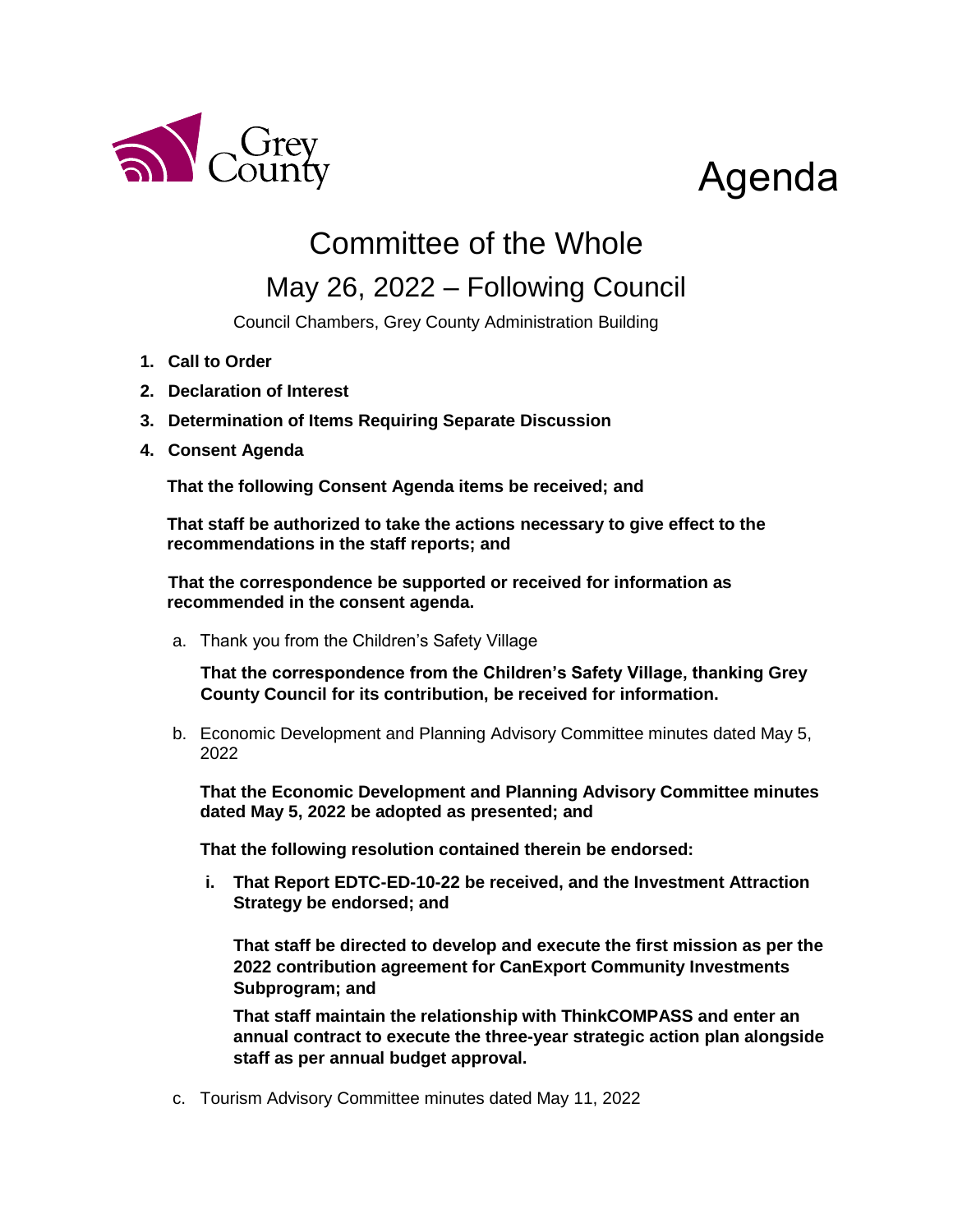**That the Tourism Advisory Committee minutes dated May 11, 2022 be adopted as presented; and**

**That the following resolution contained therein be endorsed:**

- **i. That Report EDTC-TAC-09-22 regarding the Tourism Infrastructure & Investment be received for information.**
- d. Joint Public Meeting Minutes OPA 14 May 4, 2022

**That the Joint Public Meeting minutes regarding Official Plan Amendment 14 with the Township of Georgian Bluffs dated May 4, 2022 be adopted as presented.** 

e. Correspondence from County of Bruce – Exclusion of Nuclear Energy from the Federal government's Green Bond Framework

**That the correspondence from the County of Bruce regarding the exclusion of nuclear energy from the Federal Government's Green Bond Framework be received for information.** 

f. Correspondence from Alex Ruff – Nominations during Platinum Jubilee

**That the correspondence from MP Alex Ruff regarding nominations for the outstanding contributions of constituents in Bruce-Grey-Owen Sound be received for information.** 

g. HDR-CW-11-22 Declaration of Surplus Land

**That the Westmount property described as LT 23 PL444; OWEN SOUND PIN 37049-0044**, **Geographic City of Owen Sound be declared surplus; and**

**That the land be valued based on the market evaluation provided by an independent realtor; and**

**That the Clerk be directed to provide notice of Council's intent to sell the property to the qualified tenant in accordance with the Sale of Land Procedure; and**

**That the requirement for the tenant to utilize the Grey County Homeownership Program for a down payment, as outlined in Report HDR-CW-09-21, be waived.**

h. PDR-CW-20-22 Ridge Estates Redline Revision 42-CDM-2018-13

**That all written submissions received on the proposed redline revisions to plan of subdivision/condominium 42T-2018-13 were considered which helped to make an informed recommendation and decision; and**

**That Report PDR-CW-20-22 be received, and that in consideration of the draft plan of subdivision/condominium 42T-2018-13, and the matters to have regard for under Subsection 51(24) of the Planning Act, the County of Grey**